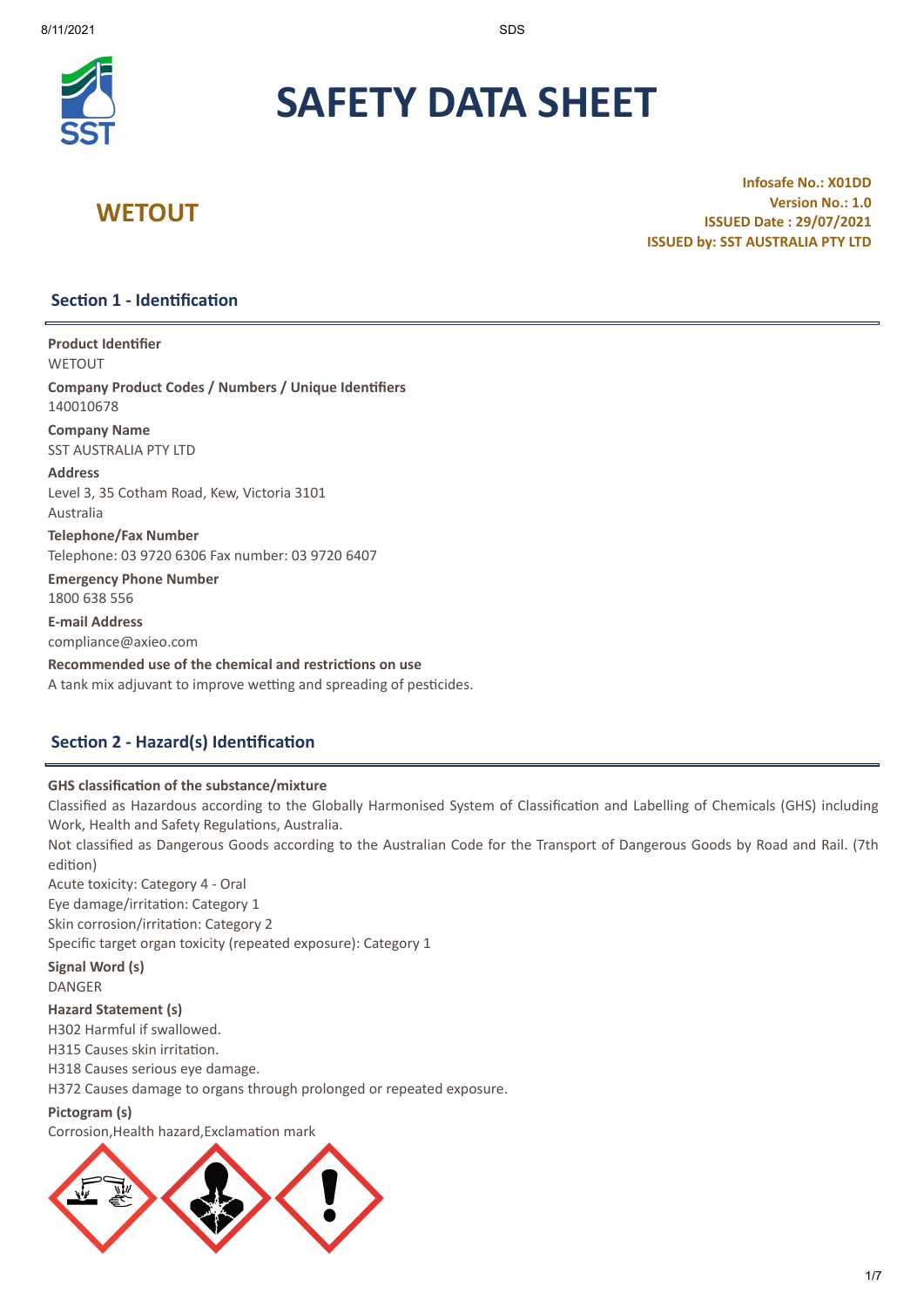## **Precautionary Statement – Prevention**

P260 Do not breathe dust/fume/gas/mist/vapours/spray.

P264 Wash skin thoroughly after handling.

P270 Do not eat, drink or smoke when using this product.

P280 Wear protective gloves/protective clothing/eye protection/face protection/hearing protection.

## **Precautionary Statement – Response**

P310 Immediately call a POISON CENTER/doctor.

P301+P312 IF SWALLOWED: Call a POISON CENTER/doctor if you feel unwell.

P330 Rinse mouth.

P302+P352 IF ON SKIN: Wash with plenty of water.

P305+P351+P338 IF IN EYES: Rinse cautiously with water for several minutes. Remove contact lenses, if present and easy to do. Continue rinsing.

P332+P313 If skin irritation occurs: Get medical advice/attention.

P362+P364 Take off contaminated clothing and wash it before reuse.

## **Precautionary Statement – Disposal**

P501 Dispose of contents/container to an approved waste disposal plant.

## **Section 3 - Composition and Information on Ingredients**

#### **Ingredients**

| <b>Name</b>                               | <b>CAS</b>     | Proportion |
|-------------------------------------------|----------------|------------|
| Alcohols, C9-11, ethoxylated propoxylated | 103818-93-5    | $30 - 60%$ |
| Alcohols, C10-12, ethoxylated             | 67254-71-1     | $30 - 60%$ |
| Alcohols, C9-11, ethoxylated              | 68439-46-3     | $30 - 60%$ |
| 2- (2- Butoxyethoxy) ethanol              | $112 - 34 - 5$ | $1 - 10\%$ |

## **Section 4 - First Aid Measures**

## **Inhalation**

If inhaled, remove affected person from contaminated area. Keep at rest until recovered. If symptoms develop and/or persist seek medical attention.

## **Ingestion**

Do not induce vomiting. Wash out mouth thoroughly with water. Seek immediate medical attention.

## **Skin**

Remove all contaminated clothing immediately. Wash affected area thoroughly with soap and water. Wash contaminated clothing before reuse or discard. Seek medical attention.

#### **Eye**

If in eyes, hold eyelids apart and flush the eyes continuously with running water.Remove contact lenses. Continue flushing until advised to stop by the Poisons Information Centre or a doctor, or for at least 15 minutes. Seek immediate medical attention.

## **First Aid Facilities**

Eyewash, safety shower and normal washroom facilities.

#### **Advice to Doctor**

Treat symptomatically.

## **Other Information**

For advice in an emergency, contact a Poisons Information Centre or a doctor at once. (131 126)

## **Section 5 - Firefighting Measures**

## **Suitable Extinguishing Media**

Carbon dioxide, dry chemical, foam, water mist or water spray. Alcohol resistant foam is preferred. If not available normal foam can be used.

## **Unsuitable Extinguishing Media**

Do not use water jet.

**Hazards from Combustion Products**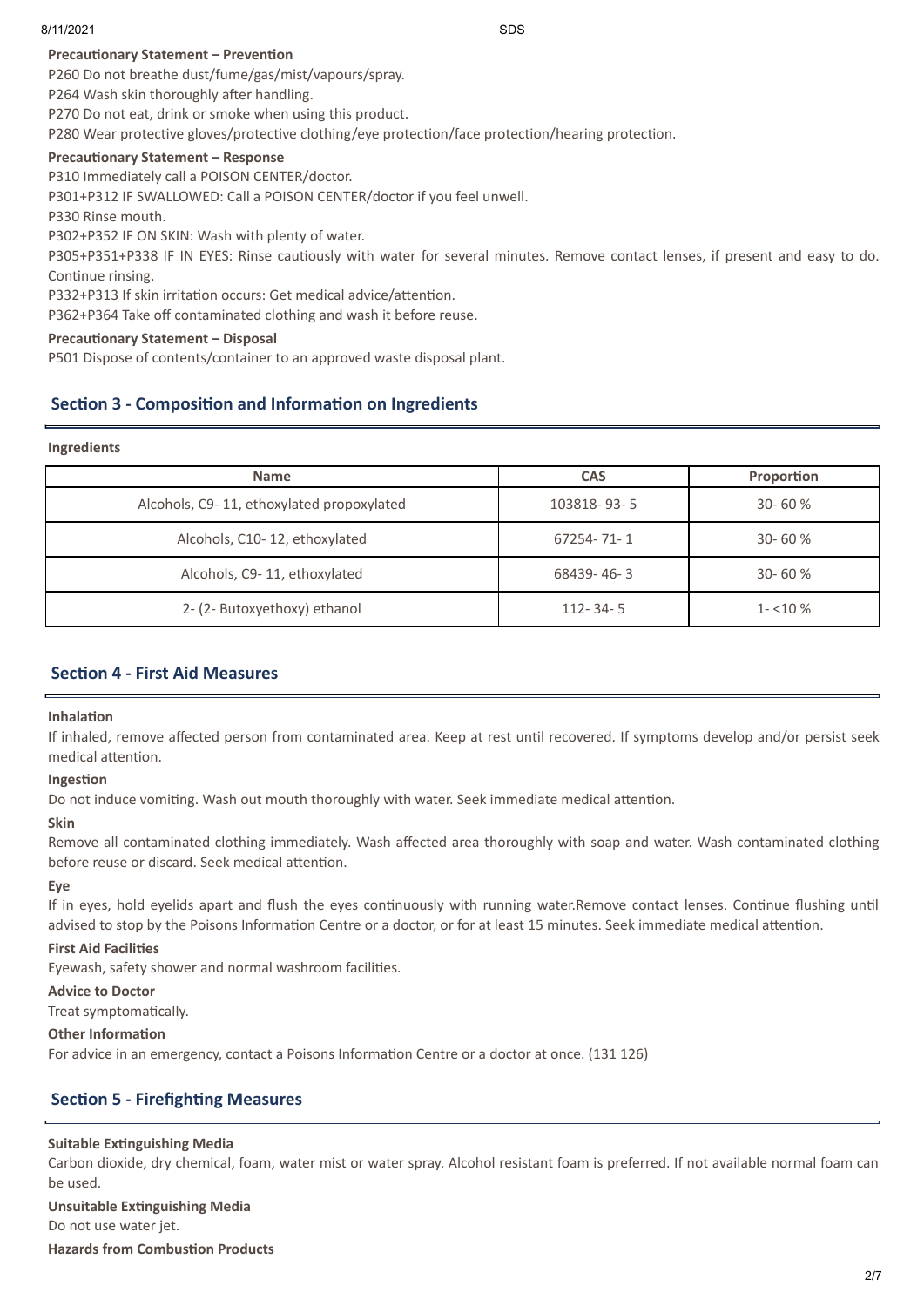Under fire conditions this product may emit toxic and/or irritating fumes, smoke and gases including carbon monoxide, carbon dioxide and oxides of nitrogen.

**Specific hazards arising from the chemical**

This product will burn if exposed to fire.

#### **Decomposition Temperature**

#### Not available

## **Precautions in connection with Fire**

Fire fighters should wear Self-Contained Breathing Apparatus (SCBA) operated in positive pressure mode and full protective clothing to prevent exposure to vapours or fumes. Water spray may be used to cool down heat-exposed containers. Fight fire from safe location. This product should be prevented from entering drains and watercourses.

## **Section 6 - Accidental Release Measures**

#### **Emergency Procedures**

Wear appropriate personal protective equipment and clothing to prevent exposure. Extinguish or remove all sources of ignition and stop leak if safe to do so. Increase ventilation. Evacuate all unprotected personnel. If possible contain the spill. Place inert absorbent, non-combustible material onto spillage. Use clean non-sparking tools to collect the material and place into suitable labelled containers for subsequent recycling or disposal. Dispose of waste according to the applicable local and national regulations. If contamination of sewers or waterways occurs inform the local water and waste management authorities in accordance with local regulations.

## **Section 7 - Handling and Storage**

## **Precautions for Safe Handling**

Avoid inhalation of vapours and mists, and skin or eye contact. Use only in a well ventilated area. Keep containers sealed when not in use. Prevent the build up of mists or vapours in the work atmosphere. Do not use near ignition sources. Do not pressurise, cut, heat or weld containers as they may contain hazardous residues. Maintain high standards of personal hygiene i.e. washing hands prior to eating, drinking, smoking or using toilet facilities.

## **Conditions for safe storage, including any incompatibilities**

Store in a cool, dry, well-ventilated area away from sources of ignition, foodstuffs, clothing and incompatible materials such as oxidising agents. Keep containers closed when not in use, securely sealed and protected against physical damage. Inspect regularly for deficiencies such as damage or leaks. Have appropriate fire extinguishers available in and near the storage area. Take precautions against static electricity discharges. Use proper grounding procedures. Ensure that storage conditions comply with applicable local and national regulations.

For information on the design of the storeroom, reference should be made to Australian Standard AS1940 - The storage and handling of flammable and combustible liquids. Reference should also be made to all applicable local and national regulations.

#### **Storage Regulations**

Classified as a Class C2 (COMBUSTIBLE LIQUID) for the purpose of storage and handling, in accordance with the requirements of AS1940 2017.

## **Section 8 - Exposure Controls and Personal Protection**

**Occupational exposure limit values** No Exposure Limit Established

**Biological Monitoring** No biological limits allocated.

**Control Banding** Not available

#### **Engineering Controls**

This substance is hazardous and should be used with a local exhaust ventilation system, drawing vapours away from workers' breathing zone. A flame-proof exhaust ventilation system is required. If the engineering controls are not sufficient to maintain concentrations of vapours/mists below the exposure standards, suitable respiratory protection must be worn. Refer to relevant regulations for further information concerning ventilation requirements.

#### **Respiratory Protection**

If engineering controls are not effective in controlling airborne exposure then an approved respirator with a replaceable vapor/mist filter should be used. Refer to relevant regulations for further information concerning respiratory protective requirements.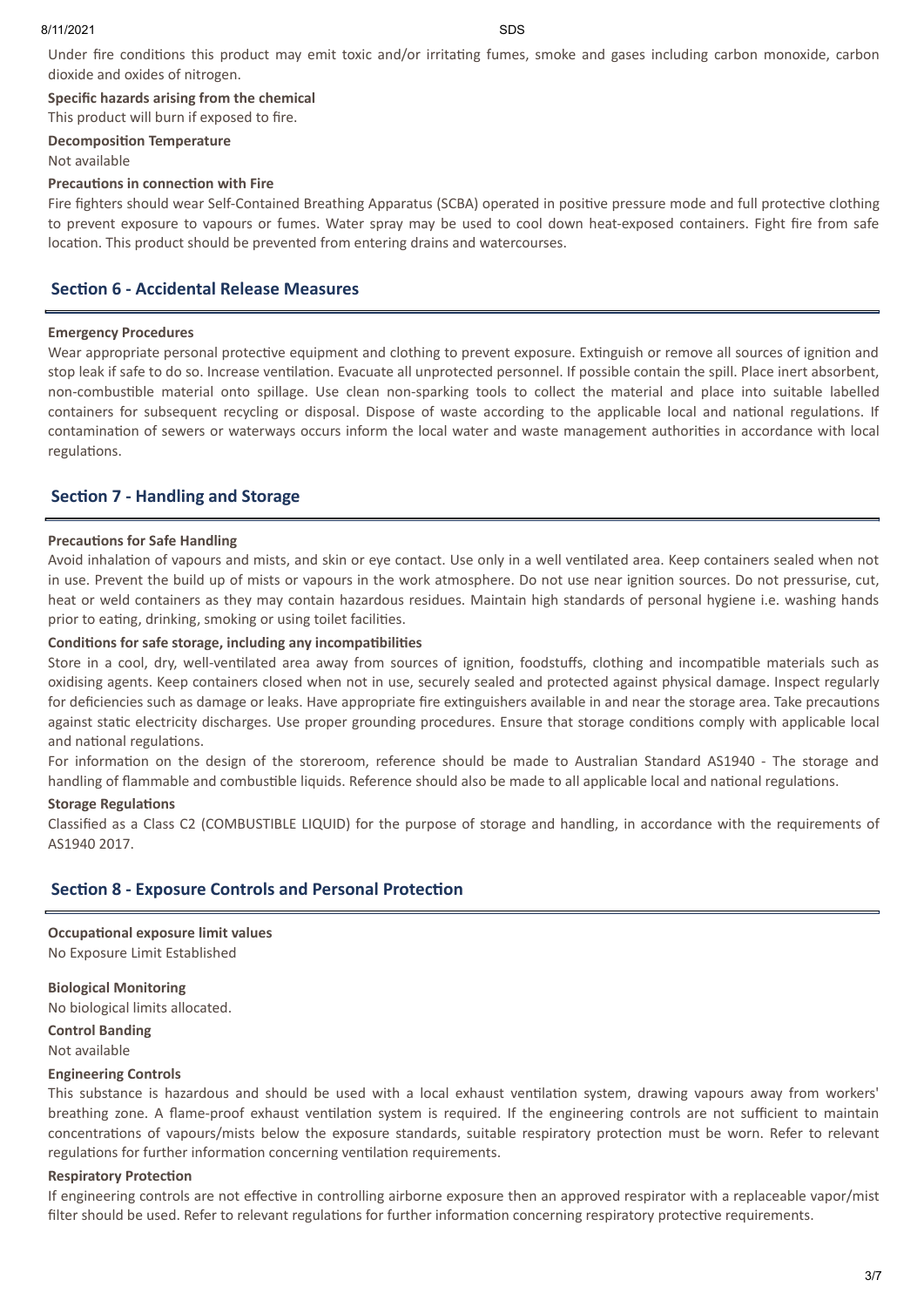Reference should be made to Australian Standards AS/NZS 1715, Selection, Use and Maintenance of Respiratory Protective Devices; and AS/NZS 1716, Respiratory Protective Devices, in order to make any necessary changes for individual circumstances.

## **Eye and Face Protection**

Safety glasses with full face shield should be used. Eye protection devices should conform to relevant regulations. Eye protection should conform with Australian/New Zealand Standard AS/NZS 1337 (series) - Eye Protectors for Industrial Applications.

## **Hand Protection**

Wear gloves of impervious material such as PVC or nitrile rubber. Final choice of appropriate gloves will vary according to individual circumstances i.e. methods of handling or according to risk assessments undertaken. Occupational protective gloves should conform to relevant regulations.

Reference should be made to AS/NZS 2161.1: Occupational protective gloves - Selection, use and maintenance.

## **Thermal Hazards**

No further relevant information available.

#### **Body Protection**

Suitable protective workwear, e.g. cotton overalls buttoned at neck and wrist is recommended. Chemical resistant apron is recommended where large quantities are handled.

PVC or nitrile apron.

## **Section 9 - Physical and Chemical Properties**

| <b>Properties</b>                      | <b>Description</b>        | <b>Properties</b>                                             | <b>Description</b>                                               |
|----------------------------------------|---------------------------|---------------------------------------------------------------|------------------------------------------------------------------|
| Form                                   | Liguid                    | Appearance                                                    | Clear liquid                                                     |
| Colour                                 | Not available             | <b>Odour</b>                                                  | Not available                                                    |
| <b>Melting Point</b>                   | Not available             | <b>Freezing Point</b>                                         | $<$ 0 $^{\circ}$ C                                               |
| <b>Boiling Point</b>                   | Not available             | <b>Decomposition Temperature</b>                              | Not available                                                    |
| <b>Solubility in Water</b>             | Dispersible               | <b>Specific Gravity</b>                                       | 1.0 (20 °C) (approximate)                                        |
| pH                                     | 6-8 (1% aqueous solution) | <b>Vapour Pressure</b>                                        | Not available                                                    |
| <b>Relative Vapour Density (Air=1)</b> | Not available             | <b>Evaporation Rate</b>                                       | Not available                                                    |
| <b>Odour Threshold</b>                 | Not available             | <b>Viscosity</b>                                              | Refer to Section 9: Kinematic<br>Viscosity and Dynamic Viscosity |
| <b>Volatile Component</b>              | Not available             | <b>Partition Coefficient: n-</b><br>octanol/water (log value) | Not available                                                    |
| <b>Flash Point</b>                     | >150 °C (Open Cup)        | Flammability                                                  | Non Flammable                                                    |
| <b>Auto-Ignition Temperature</b>       | Not available             | <b>Flammable Limits - Lower</b>                               | Not available                                                    |
| <b>Flammable Limits - Upper</b>        | Not available             | <b>Explosion Properties</b>                                   | Not available                                                    |
| <b>Oxidising Properties</b>            | Not available             | <b>Kinematic Viscosity</b>                                    | Not available                                                    |
| <b>Dynamic Viscosity</b>               | Not available             |                                                               |                                                                  |

## **Section 10 - Stability and Reactivity**

#### **Reactivity**

Refer to Section 10: Possibility of hazardous reactions

#### **Chemical Stability**

Stable under normal conditions of storage and handling.

## **Possibility of hazardous reactions**

Reacts with incompatible materials.

#### **Conditions to Avoid**

Heat, open flames and other sources of ignition.

#### **Incompatible Materials**

Strong oxidising agents.

#### **Hazardous Decomposition Products**

Thermal decomposition may result in the release of toxic and/or irritating fumes including: carbon monoxide and carbon dioxide.

## **Hazardous Polymerization**

Will not occur.

## **Section 11 - Toxicological Information**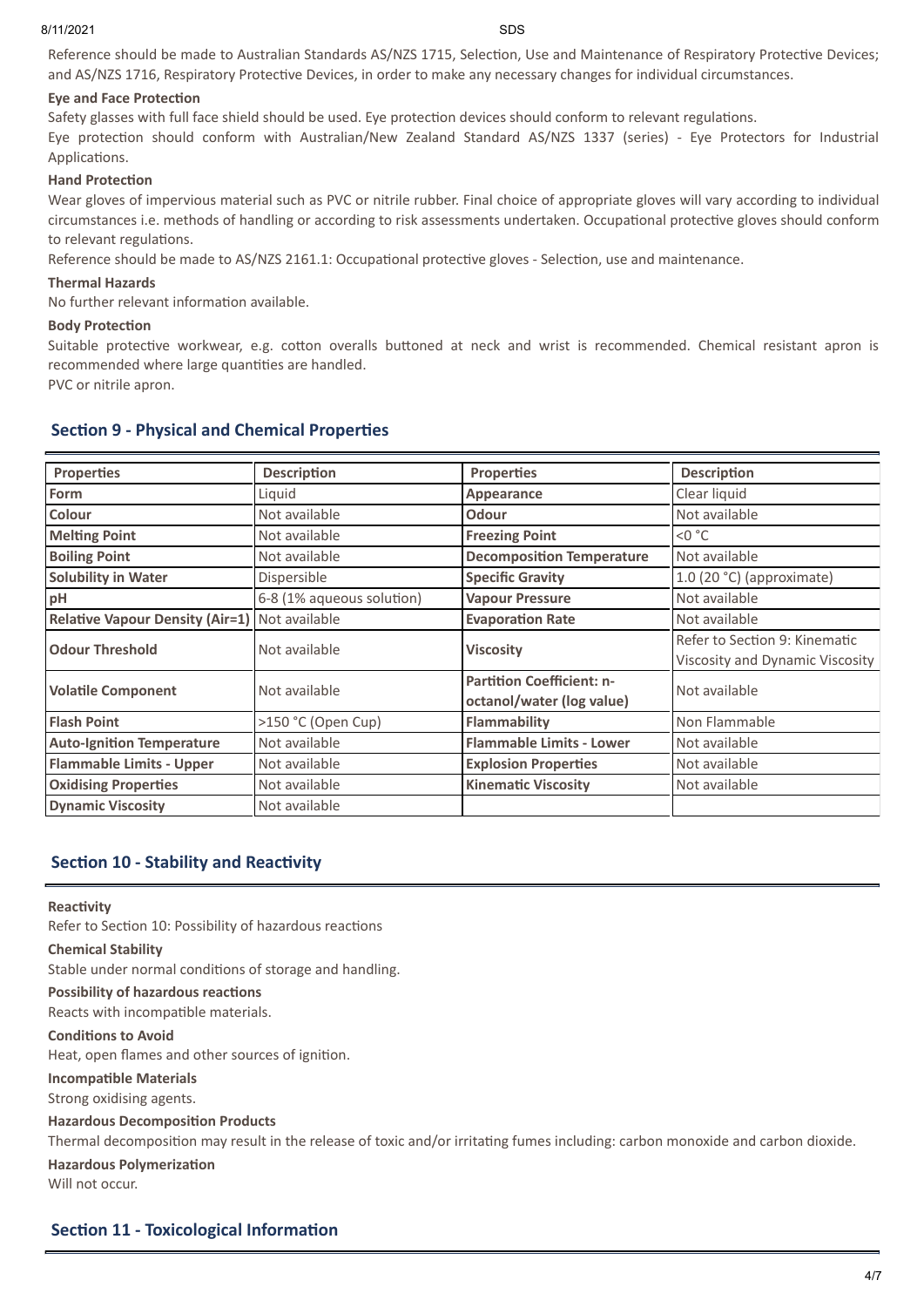## **Toxicology Information**

No toxicity data available for this material.

## **Ingestion**

Harmful if swallowed. Ingestion of this product may cause irritation to the mouth, throat, oesophagus and stomach with symptoms of nausea, abdominal discomfort, vomiting and diarrhoea.

## **Inhalation**

Inhalation of product vapours may cause irritation of the nose, throat and respiratory system.

## **Skin**

Causes skin irritation. Skin contact will cause redness, itching and swelling. Repeated exposure may cause skin dryness and cracking and may lead to dermatitis.

## **Eye**

Causes serious eye damage. Eye contact will cause stinging, blurring, tearing, severe pain and possible burns, necrosis, permanent damage and blindness.

## **Respiratory Sensitisation**

Not expected to be a respiratory sensitiser.

#### **Skin Sensitisation**

Not expected to be a skin sensitiser.

## **Germ Cell Mutagenicity**

Not considered to be a mutagenic hazard.

## **Carcinogenicity**

Not considered to be a carcinogenic hazard.

## **Reproductive Toxicity**

Not considered to be toxic to reproduction.

## **STOT - Single Exposure**

Not expected to cause toxicity to a specific target organ.

#### **STOT - Repeated Exposure**

Causes damage to organs through prolonged or repeated exposure.

## **Aspiration Hazard**

Not expected to be an aspiration hazard.

## **Section 12 - Ecological Information**

## **Ecotoxicity**

No ecological data available for this material. **Persistence and degradability** Biodegradable. **Mobility** Not available **Bioaccumulative Potential** Not available **Other Adverse Effects** Not available **Environmental Protection** Prevent this material entering waterways, drains and sewers.

**Hazardous to the Ozone Layer** This product is not expected to deplete the ozone layer.

## **Section 13 - Disposal Considerations**

## **Disposal Considerations**

The disposal of the spilled or waste material must be done in accordance with applicable local and national regulations. To minimise personal exposure, refer to Section 8 - Exposure Controls and Personal Protection.

## **Section 14 - Transport Information**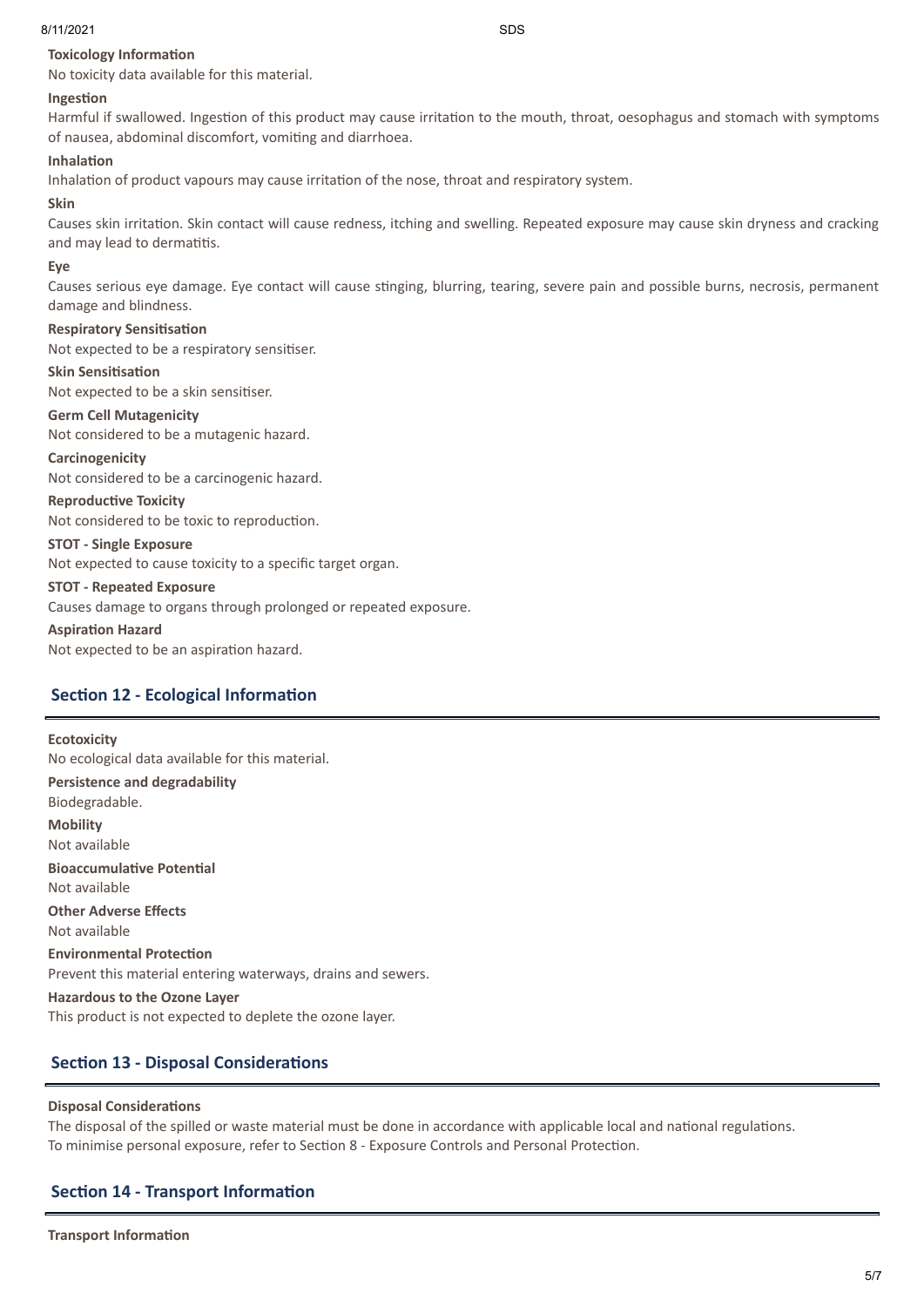Not classified as Dangerous Goods according to the Australian Code for the Transport of Dangerous Goods by Road and Rail. (7th edition)

Not classified as Dangerous Goods by the criteria of the International Air Transport Association (IATA) Dangerous Goods Regulations for transport by air.

Not classified as Dangerous Goods by the criteria of the International Maritime Dangerous Goods Code (IMDG Code) for transport by sea.

**ADG U.N. Number** None Allocated **ADG Proper Shipping Name** None Allocated **ADG Transport Hazard Class** None Allocated **ADG Packing Group** None Allocated **Special Precautions for User** Not available **IATA UN Number** None Allocated **IATA Proper Shipping Name** Not dangerous for conveyance under IATA code **IATA Transport Hazard Class** None Allocated **IATA Packing Group** None Allocated **IMDG UN Number** None Allocated **IMDG Proper Shipping Name** Not dangerous for conveyance under IMO/IMDG code **IMDG Transport Hazard Class** None Allocated **IMDG Packing Group** None Allocated **IMDG Marine pollutant** No **Transport in Bulk** Not available

## **Section 15 - Regulatory Information**

## **Regulatory Information**

Classified as Hazardous according to the Globally Harmonised System of Classification and Labelling of Chemicals (GHS) including Work, Health and Safety Regulations, Australia.

Not classified as a Scheduled Poison according to the Standard for the Uniform Scheduling of Medicines and Poisons (SUSMP).

**Poisons Schedule** Not Scheduled

**Australia (AICS/AIIC)** All components of this product are listed on the Inventory or exempted. **Montreal Protocol** Not Listed **Stockholm Convention** Not Listed **Rotterdam Convention** Not Listed **International Convention for the Prevention of Pollution from Ships (MARPOL)** Not available

**Agricultural and Veterinary Chemicals Act 1994** Not applicable